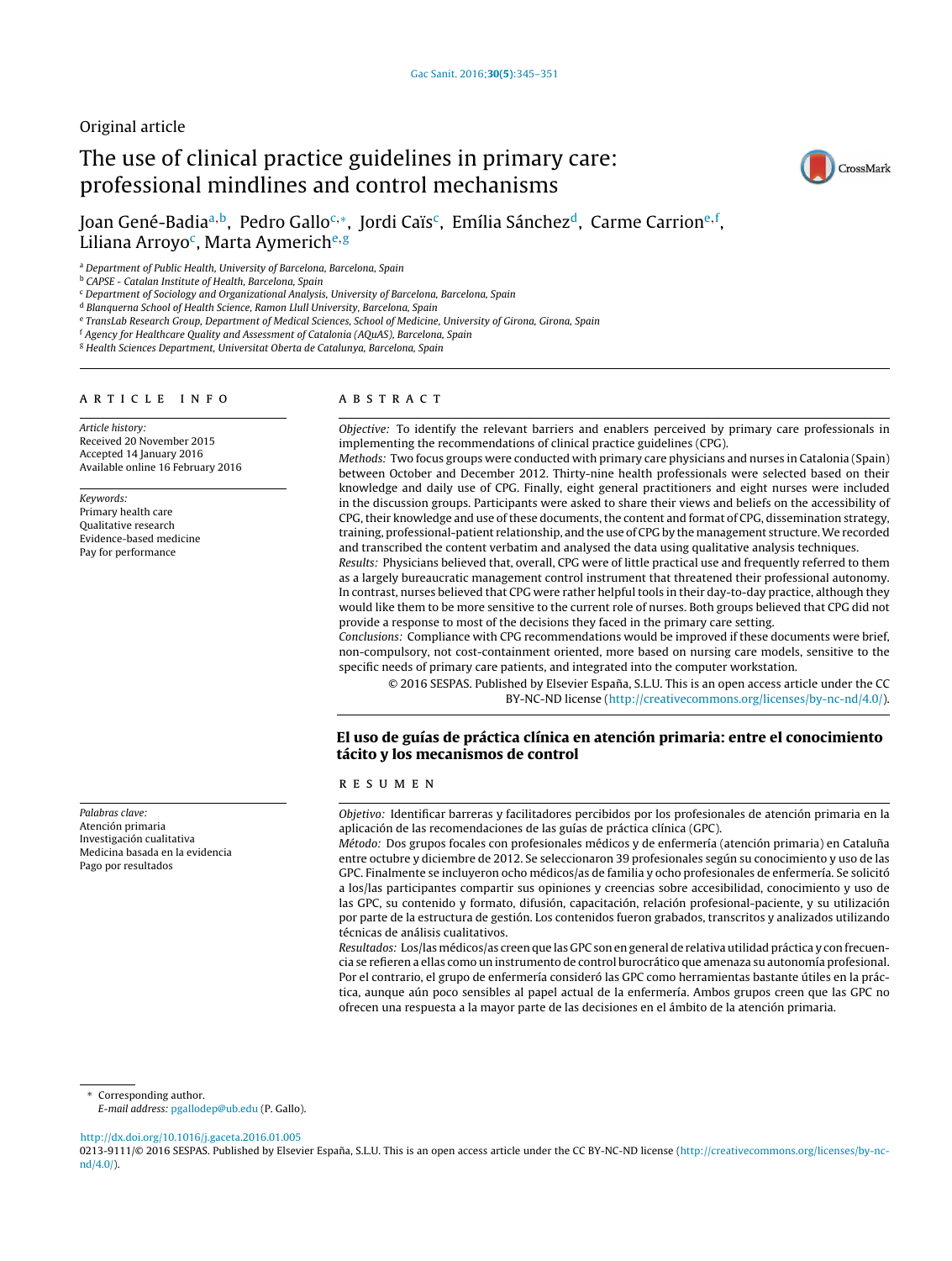Conclusiones: El cumplimiento de las GPC mejoraría con recomendaciones breves, no obligatorias, no orientadas a la contención de costes y sensibles a las necesidades específicas de los/las pacientes en atención primaria, integrándolas en la estación de trabajo clínica.

© 2016 SESPAS. Publicado por Elsevier España, S.L.U. Este es un artículo Open Access bajo la licencia CC BY-NC-ND [\(http://creativecommons.org/licenses/by-nc-nd/4.0/\)](http://creativecommons.org/licenses/by-nc-nd/4.0/).

## Introduction

Clinical practice guidelines (CPG) are defined as a set of recommendations based on scientific evidence and designed to assist both healthcare professionals and users in selecting the most suitable diagnostic and/or therapeutic options to address a specific clinical condition. Although the implementation of CPG has not been fully proven to improve health outcomes, $<sup>1</sup>$  $<sup>1</sup>$  $<sup>1</sup>$  health profession-</sup> als generally accept that clinical care must be evidence-based and understand that CPG are among the best means available to translate scientific evidence into clinical practice. $2,3$  Despite the fact that family doctors believe in evidence-based practice, current health care assessments indicate variability in clinical decisions with a low level of adherence to CPG recommendations.<sup>4-6</sup>

Many factors have been identified that could influence CPG implementation. These factors could act as either a barrier or an enabler in areas such as professional behaviour and attitudes, patient characteristics, the professional-patient relationship, the organizational context, the guideline itself, and the wider envi-ronmental factors.<sup>[1,6–10](#page-6-0)</sup> A recent systematic review has revealed there are few rigorous studies that assess the effectiveness of a CPG implementation strategy, concluding that multifaceted inter-ventions seem to be more effective than isolated ones.<sup>[1](#page-6-0)</sup>

In Catalonia, Spain, CPG have been frequently used as a management tool for quality and efficiency improvement in primary care services. Despite the relative absence of published reports on their impact, CPG are extensively used as the bases for service contracts between the public regional purchaser of health services (CatSalut) and health care providers in the region. CatSalut lays out guidance for the management and prevention of the main chronic and acute conditions, for preventive care for the healthy population and for drug prescriptions. Primary care providers transfer the responsibility of achieving target objectives to family doctors and nurses through pay-for-performance schemes. $11,12$  There are economic incentives for general practitioners who prescribe drugs based on a very restrictive list. An accurate assessment of family practitioners' performance is conducted using a scoreboard of quality indicators. Data is extracted from audits of electronic registries and drug prescription practices.<sup>13-15</sup> Originally, target objectives were related to quality of care indicators, but under pressure due to financial crises, a more cost-containment-based approach has been adopted. $16,17$  Indeed, drug prescription targets were formerly linked to adherence to a recommended list of drug products. However, today, primary care teams have a ceiling in their annual prescription budget. We have moved from a "soft management" type of care strategy to a rather "hard management" approach.[18](#page-6-0)

To date, few studies have reported on barriers to and enablers of the use of CPG in Catalonia, and they are concerned largely with aspects that relate mainly to the CPG itself, such as adequate alignment with Health Plan for Catalan priorities, methodological rigor in their development, CPG accessibility, and user friendliness.<sup>[19,20](#page-6-0)</sup> There is thus a need to explore further the importance of these and other barriers and enablers in a context of considerable financial constraint, in which professionals remain under a pay-forperformance scheme. The Catalan context is suited to this purpose, and the hope is that the results of this research will provide tailored

recommendations for policy measures and suitable management changes. In brief, this paper aims to identify relevant barriers to and enablers of CPG implementation as they are perceived by primary care doctors and nurses in Catalonia, Spain.

# Methods

We carried out two discussion groups with sixteen medical doctors and nurses in the primary care field in Catalonia. $21-23$  The discussion groups were conducted in Barcelona in October 2012 and in November 2012. Thirty-nine professionals were selected based on their knowledge and use of CPG on a daily bases. It is worth pointing out that we aimed at regular nursing and medical staff, with no particular specialised training on CPG, coming from both rural and urban areas, and randomly selected from a primary care staff database owned by the IDIAP Jordi Gol Institute (a reference public institute devoted to research in primary care in Spain). Potential participants received a formal letter of invitation from the project leader explaining the purpose and methods of the study. Participation was confirmed by e-mail and telephone calls. Finally, eight family doctors and eight nurses accepted participation and were included in the discussion groups. All participants signed a written informed consent letter to take part in the study.

This study was financed by the Spanish Ministry of Science and Innovation and no ethical approval was necessary since it does not involve any human experimentation or the use of biological samples of human origin.

Information gathered from a previous systematic literature review on barriers to and enablers of the use of CPG was used to help draft a semi-structured interview protocol, which was used in both discussion groups. $24$  The interview protocols consisted of a series of open-ended questions. Participants were asked to discuss their views, perceptions and beliefs on a number of key dimensions in the use of CPG in their daily practice. These dimensions include accessibility of knowledge and use of CPG, content and format of the guidelines, guideline dissemination strategy, the importance of training, the professional-patient relationship, and the use of CPG by the management structure in the organization. The ultimate aim was to gather and process key informants views on barriers and facilitators for CPG in their context.

A highly experienced focus group manager in the health care area conducted the two discussion sessions assisted by two observers who took field notes. The manager piloted the sessions, ensuring that all relevant topics were covered. No group interviews lasted more than two hours, including coffee breaks.

All the information retrieved was audio and video recorded and then transcribed verbatim in full. Participants validated the final versions of transcripts before the analysis was performed. For the analysis, qualitative data were managed and processed using Atlas.ti 7.0. Content analysis was done by one coder with a double-check codification. The starting point was a code list based on the abovementioned literature review, which contained 164 codes organized into six categories and nineteen families. $24$ Thirty-six additional new codes were created based on data processing, following the grounded theory approach.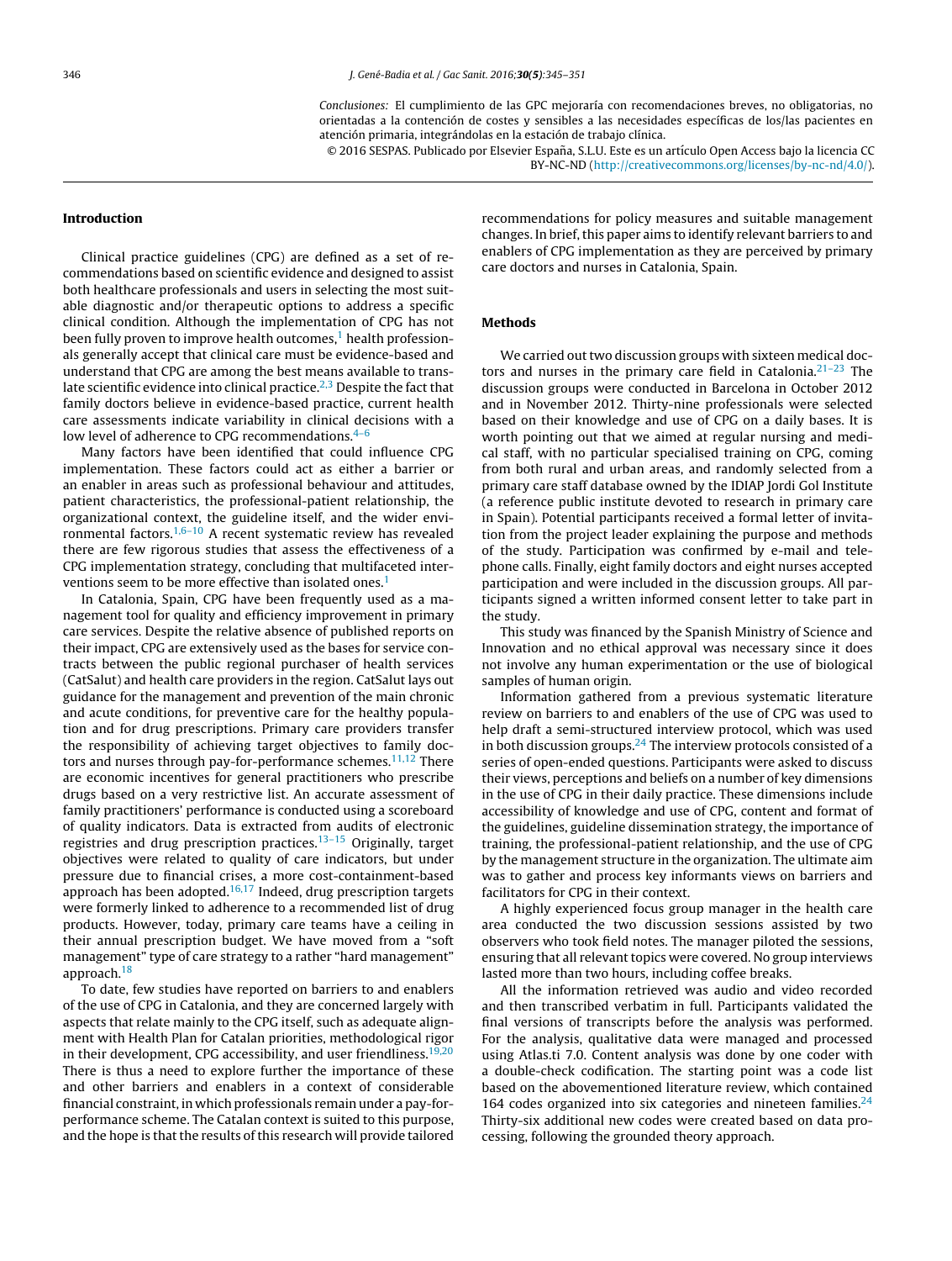#### Results

[Table](#page-3-0) 1 summarizes the most frequent views on relevant dimensions of CPG as expressed by family doctors and nurses in the discussion groups. These views refer to the available CPG, that is, those that are used in their day-to-day practice. In short, medical doctors believe that CPG are, overall, of moderate practical use and commonly refer to them as a control instrument from the management structure that poses a threat to their autonomy, as well as a bureaucratic burden on their professional practice. However, nurses consider CPG as more helpful tools in their day-to-day practice. Both groups agree that CPG must count on professional leaders in their dissemination and should be readily available in their workstation. Nurses value the integration of CPG into clinical records, displaying reminders with the list of procedures to be performed and box-checked. Family doctors prefer easy access to the full content of CPG, using them as a support mechanism in their clinical decision-making. Both groups agree that CPG cover only a minimal part of the clinical decisions to be made in real practice. Nurses feel that CPG give insufficient coverage to nursing care diagnosis and procedures, while family doctors complain that CPG do not respond to the specific characteristics of their more complex patients. The scientific basis of the available CPG was not under debate, although doctors criticise their emphasis on cost containment. Nurses believe CPG overall benefit the patient's health, but family doctors, somewhat more critical, criticise the lack of assessment mechanisms and tend to rely on professional consensus as a means for decision-making under certain circumstances. Finally, both groups find necessary to assess the impact of CPG in their context.

When asked about the importance of the organisational context as barrier or enabler to CPG implementation [\(Table](#page-3-0) 2), family doctors fear that objectives to be achieved in the pay-for-performance scheme may interfere with their patients' demands and care needs. The electronic professional workstation is highlighted as very useful for registry purposes (some improvements are suggested), but it is also seen as a control mechanism. Box-checking in the electronic clinical record is found to be of little value, bureaucratic, and imposed by the upper management structure. Nurses claim there is a strong organisational inertia that could act as an obstacle for CPG use and suggest that professional leaders should take an active role in dissemination for CPG be more sensitive to their day-to-day practice.

When asked more explicitly to identify barriers and enablers to CPG implementation ([Table](#page-4-0) 3), we find it is frequent the case that a particular barrier, when overcome, act as a facilitator, and vice versa. For example, professionals feel that specific CPG characteristics, professional motivation, dissemination strategies could act both as enablers and barriers to their implementation. From nurses and doctors' responses. Family doctors and nurses recognize that electronic reminders facilitate implementation but state that they simultaneously constrain medical autonomy and impede patient-tailored decisions. According to views expressed by both groups of professionals, neither the pay-for-performance scheme nor the CPG themselves allow for much room for patient participation.

We finally asked participants to convey which elements could define a valuable CPG. [Table](#page-4-0) 4 shows the main results in this respect. Overall, participants argue that for CPG to be an asset they must be brief, available at their clinical workstation, comprehensive and farreaching, as well as sensitive to specific patient needs, among other characteristics. Professional participationandupdating and a better inter-connection among CPG when various pathologies coincide were also claimed as relevant aspects for future CPG. Family doctors insistin the need to conceive CPG as a helping hand, not as a control mechanism.

#### Discussion

Our study has conveyed the main results of physicians and nurses' views on the use of CPG in primary care in Catalonia. Both groups of professionals largely see CPG as part of the incentive scheme (i.e., pay-for-performance) laid out by the management structure, using a comprehensive information system, and being continuously monitored in this respect. Indeed, compliance with CPG is used as a key indicator of professionals' performance in many health care organisations in Catalonia, which apparently turns it into a control mechanism to monitor their professional activities. This may help to explain professionals' claims in favour of improved participation in the design and implementation of CPG, which would also allow for such CPG to be better adapted to the particularities of a primary care setting.

CPG, particularly when integrated into the electronic clinical record, seem to be better accepted by nurses than by family doctors. Their different professional backgrounds could help in explaining this. Despite nurses claiming that CPG are overly bio-medically orientated, they tend to be more comfortable with the idea of complying with computer-assisted instructions. This attitude might be related to a traditional professional identity linked to obedience and compliance with hierarchy. It is worth noting in this regard that box-ticking in front of a computer does not support the nursing profession's progression towards the attainment of a modern, more autonomous professional role based on new conceptual models and nursing theories $25$ . Physicians, on the contrary, perceive CPG as an obstacle and as an additional burden on the management of patients' needs and demands.[10](#page-6-0) Informal interaction among primary care team members creates an effective know-ledge of practice.<sup>[26](#page-6-0)</sup> Family doctors feel comfortable when behaving according to these procedures informally agreed with their primary care team. Therefore, here CPG are seen as tools for bureaucratic control rather than as a helping hand in incorporating scientific evidence into the medical practice. The literature points to physicians relying on some form of "mindlines", $^{26}$  $^{26}$  $^{26}$  that is, on collectively reinforced, internalised, tacit guidelines in their decision-making process. These mindlines are informed by reading briefs, by their own professional experiences, by their interaction with other colleagues and opinion leaders, with patients and pharmaceutical representatives, and by accessing other sources of tacit knowledge.

Primary care works rather like a black box in which medical doctors and nurses need to have a mix of medical, caring and personal management skills to properly address an individual patient's needs, often beyond mere medical treatment. Managers, however, need to control the process of delivering care to ensure evidence-based procedures are implemented, and they do this by monitoring a given set of indicators linked to each professional's performance. The extent to which available CPG, instead of addressing real patients' needs, become an obstacle to effective patient management is still to be determined.<sup>[27](#page-6-0)</sup>

Moreover, CPG could be perceived by rather indulgent physicians as an obstacle to satisfying a patient's demands. Addressing such demands may improve patients' satisfaction, albeit that, as evidence shows, it could also lead to overtreatment. In this respect, anAmerican study showed that a higher level of patient satisfaction was associated with less emergency department use but also with greater inpatient use, higher overall health care and prescription drug expenditures, and increased mortality.<sup>[28](#page-6-0)</sup>

When making clinical decisions, Catalan doctors feel less autonomous than their Swedish colleagues. The Nordic context may be more respectful of physicians' criteria and their managed care practice might be of a softer type. Yet, doctors in both contexts agree to be playing on the safer side when following CPG.<sup>[29](#page-6-0)</sup> Despite the efforts to develop CPG oriented towards comorbidity in patient  $care<sup>30</sup>$  $care<sup>30</sup>$  $care<sup>30</sup>$ , these guidelines are mostly concerned with an individual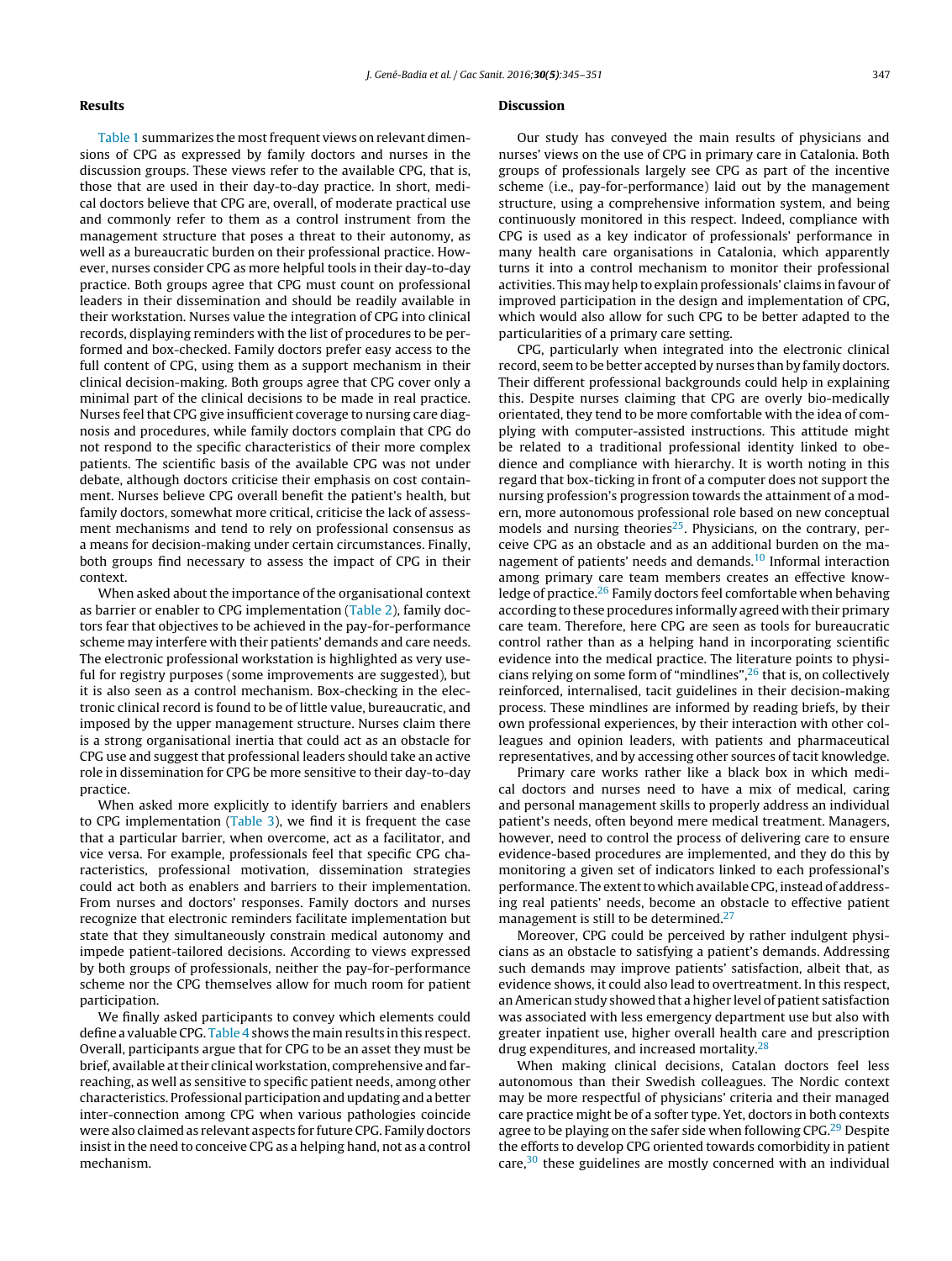# <span id="page-3-0"></span>Table 1

Nurses' and family doctors' views on relevant dimensions of clinical practice guidelines.

| <b>Dimensions</b>                        | <b>Nurses</b>                                                                                                                                                                                                                                                                                                                               | Family doctors                                                                                                                                                                                                                                                                                                                        |
|------------------------------------------|---------------------------------------------------------------------------------------------------------------------------------------------------------------------------------------------------------------------------------------------------------------------------------------------------------------------------------------------|---------------------------------------------------------------------------------------------------------------------------------------------------------------------------------------------------------------------------------------------------------------------------------------------------------------------------------------|
| Utility                                  | - Useful as a reference for action in their day-to-day<br>practice despite their biomedical and pharmacological<br>focus.<br>- Official CPG are reliable.                                                                                                                                                                                   | - CPG are used to assist decision-making. Also used as<br>safeguard to avoid patient complaints and litigation.                                                                                                                                                                                                                       |
| Dissemination and training               | - CPG are used in continuing medical education.<br>- Professional leaders are crucial in the dissemination<br>of CPG.                                                                                                                                                                                                                       | - Largely used in vocational training and continuing<br>medical education.<br>- Professional leaders are crucial in the dissemination<br>of CPG.                                                                                                                                                                                      |
| Format & content                         | - Value electronic format particularly when integrated<br>in the professional workstation and electronic clinical<br>record.<br>- Recommendations and targets are specially followed<br>when linked to reminders on the screen.<br>- CPG are often not updated and poorly organised.<br>- CPG as procedures to be followed and box-checked. | - Value short and visually appealing formats for fast<br>checking during patient consultation.<br>- Value accessibility to the CPG in their workstation.<br>- CPG are often not updated and poorly organised.<br>- Box-checking as proof of CPG compliance (when used<br>together with pay-for-performance schemes) is<br>bothersome. |
| Accessibility                            | - High level of accessibility when CPG are displayed as<br>a form to be completed and boxes to be checked at<br>their workstation.<br>- Full CPG are rarely used.                                                                                                                                                                           | - Value online and rapidly accessed formats.<br>- Full CPG are used as a reference and for consultation.<br>- Family doctors consult different sources and CPG.                                                                                                                                                                       |
| Trust in recommendations                 | - CPG are considered well elaborated and are<br>uncritically accepted.                                                                                                                                                                                                                                                                      | - A more critical view towards CPG.<br>- Need of easier access to CPG's main bibliographic<br>sources.<br>- Professional consensus as a means for<br>decision-making is important under certain<br>circumstances.                                                                                                                     |
| Agreement with<br>recommendations        | - Do not show disagreement.                                                                                                                                                                                                                                                                                                                 | - Low disagreement with their scientific bases but<br>frequently disagree on their practical use<br>(comorbidity, patient characteristics).                                                                                                                                                                                           |
| Applicability of<br>recommendations      | - Complaint about the absence of focus on nursing care<br>health topics.<br>- Absence of a wider scope in the management of<br>patients' context and comorbidity.                                                                                                                                                                           | - Low applicability.<br>- Absence of a wider scope in the management of<br>patients' context and comorbidity.<br>- Recommendations frequently clash with economic<br>constraints and available resources.                                                                                                                             |
| Outcome expectations                     | - There are positive outcomes derived from CPG use<br>but they are unclear about how to attribute health<br>improvements to the use of CPG.                                                                                                                                                                                                 | - There is a need for CPG impact assessment.                                                                                                                                                                                                                                                                                          |
| Opinions and experience on<br>evaluation | - Not a relevant issue.<br>- It may be of interest to know how CPG are assessed<br>and their impact on health.                                                                                                                                                                                                                              | - There are no formal assessment mechanisms in place.                                                                                                                                                                                                                                                                                 |

CPG: clinical practice guidelines.

# Table 2

The importance of the context as barrier or enabler to clinical practice guidelines implementation as perceived by nurses and family doctors.

| <b>Dimensions</b>                              | Nurses                                                                                                                                                                                                                                                                                                                                                                                                                                                                                                                                    | Family doctors                                                                                                                                                                                                                                                                                                                                                                                                                                                                                                                                                                                                                                                                |
|------------------------------------------------|-------------------------------------------------------------------------------------------------------------------------------------------------------------------------------------------------------------------------------------------------------------------------------------------------------------------------------------------------------------------------------------------------------------------------------------------------------------------------------------------------------------------------------------------|-------------------------------------------------------------------------------------------------------------------------------------------------------------------------------------------------------------------------------------------------------------------------------------------------------------------------------------------------------------------------------------------------------------------------------------------------------------------------------------------------------------------------------------------------------------------------------------------------------------------------------------------------------------------------------|
| Social context<br>(colleagues and<br>patients) | - Lack of motivation for a wider use among<br>professional nurses.<br>- Importance of medical doctors' experience and<br>attitudes.<br>- CPG bring changes to the way patients are treated,<br>which may raise concerns among professionals,<br>particularly in rural contexts.<br>- Professionals use CPG to back up decisions and foster<br>lifestyle changes.                                                                                                                                                                          | - Lack of motivation for a wider use among<br>professionals.<br>- Overall, CPG are not taken as reference texts.<br>- What really matters is professional medical<br>experience and patient-tailored treatment.<br>- Comorbidity and patient complexity together with<br>the personal situation of each patient require a more<br>tailored intervention.<br>- There is a danger that patients' interest could become<br>a secondary priority.<br>- CPG could be useful as communication/visual tools<br>with patients (particularly highly educated patients)<br>and shared decision-making.<br>- Availability in more than one language could improve<br>and extend its use. |
| Organisational context                         | - The electronic professional workstation is<br>highlighted as very useful for registry purposes (some<br>improvements are suggested), but it is also seen as a<br>training device and control mechanism.<br>- The "alert system" (reminders) is valued positively.<br>- Organisational inertia as a barrier.<br>- Frequent overlapping among guidelines.<br>- Professional leaders should take an active role in<br>dissemination.<br>- CPG dissemination strategies among nurses should<br>take into account their day-to-day schedule. | - Time is a major constraint.<br>- CPG are frequently seen as a control mechanism used<br>by the management structure.<br>- Box-checking in the electronic clinical record is of<br>little value, bureaucratic, and imposed by upper<br>management.<br>- The "alert system" is valued positively (reminder)<br>and annoying when it contradicts a professional<br>decision (autonomy).<br>- No great interest beyond compliance with payment<br>schemes.                                                                                                                                                                                                                      |

CPG: clinical practice guidelines.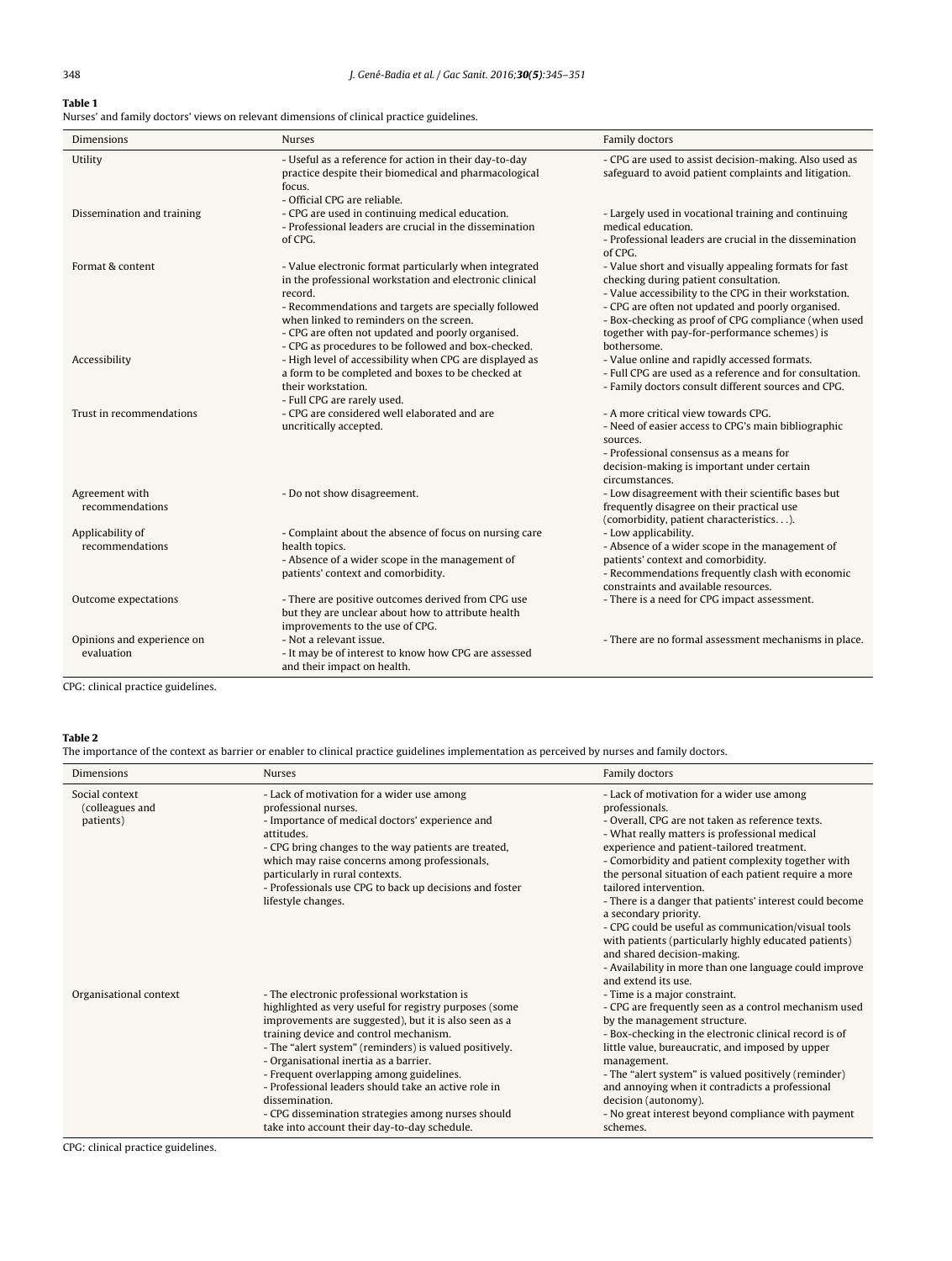# <span id="page-4-0"></span>Table 3

Barriers and enablers to clinical practice guideline implementation according to nurses and family doctors.

| <b>Dimensions</b> | <b>Nurses</b>                                                                                                                                                                                                                                                                                                                                                                                                                                                 | Family doctors                                                                                                                                                                                                                                                                                                                                                                                                                                                                                                                                                                                                                           |
|-------------------|---------------------------------------------------------------------------------------------------------------------------------------------------------------------------------------------------------------------------------------------------------------------------------------------------------------------------------------------------------------------------------------------------------------------------------------------------------------|------------------------------------------------------------------------------------------------------------------------------------------------------------------------------------------------------------------------------------------------------------------------------------------------------------------------------------------------------------------------------------------------------------------------------------------------------------------------------------------------------------------------------------------------------------------------------------------------------------------------------------------|
| <b>Barriers</b>   | - Not enough time for patient visit.<br>- CPG offer overly standardised treatment and need<br>constant interpretation/adaptation to patients'<br>characteristics.<br>- Need updating.<br>- Some CPG are rigid and complex formats, difficult to<br>follow.<br>- CPG are not addressed to the nursing day-to-day<br>practice.<br>- Absence of suitable means for guideline revision,<br>commentary and dissemination.<br>- CPG are too bio-medically oriented. | - Not enough time for patient visit.<br>- CPG offer overly standardised treatment and not<br>tailored to patients' characteristics.<br>- Poor dissemination strategies.<br>- Lack of a reference person/office to call to solve<br>doubts on interpretation of CPG.<br>- Complex, not easy to follow, rigid.<br>- Low motivation and professional interest.<br>- A bad experience with its use.<br>- Contradictions among different CPG.<br>- Patients' interests and values are not considered.<br>- The electronic "alert system" is seen as a threat to<br>medical autonomy, although welcome as a reminder.                          |
| Enablers          | - Online availability, frequent updating, usefulness<br>when communicating with patients and visual<br>summaries.<br>- Some CPG have easy-to-follow algorithms.<br>- Reminders and "alert system".<br>- Interest and motivation of professional.<br>- CPG as part of ongoing training processes.<br>- Include professionals in CPG development and<br>updating.<br>- Use of professional leaders in dissemination<br>processes and in solving doubts.         | - Online availability, frequent updating, usefulness<br>when communicating with patients and visual<br>summaries.<br>- Some CPG have easy-to-follow algorithms.<br>- CPG should result from consensus among<br>professionals.<br>- Include professionals in CPG development and<br>updating.<br>- Link of CPG compliance with the pay-for performance<br>scheme.<br>- Importance of high-quality scientific evidence.<br>- CPG as part of medical training process (vocational<br>training).<br>- Interest and motivation of professional.<br>- Professional's personal network.<br>- CPG as a support tool for patient decision-making. |

CPG: clinical practice guidelines.

disease, clinical condition, or risk factor. In addition, the evidence used by CPG is frequently generated in contexts different from the ones to which they are later applied. Furthermore, clinical trials are mostly performed in hospital settings on patients with a specific age range and low degree of comorbidity. It is thus reasonable to concur with professionals' complaint about the non-applicability of CPG in certain primary care patients. $31,32$ 

Furthermore, family doctors feel more pressured when compliance with CPG is linked to pay-for-performance schemes. Catalan family doctors, unlike their British colleagues, do not have the option of reasonably excluding individual patients from their professional performance evaluation,  $33$  which may raise doubts about what comes first, meeting targets or responding to a patient's needs. Pay-for-performance schemes could actively change profes-sionals' behaviour.<sup>[34](#page-6-0)</sup> When improvements to particular indicators are linked to financial incentives, these may be at the expense of other aspects of care that were not promoted, which suffer detrimental effects. $35$  Little is known about their impact on the response to patients' demands for care and on patients' health.

Family doctors and nurses are far from critical of the scientific basis of CPG. Nonetheless, they do not use CPG as their only support tool in clinical practice, rather as reliable sources of information to validate their already existing "midlines" and decision shortcuts used in patient care. $26$  Despite the prevalent discourse in favour of evidence-based medicine, Catalan doctors, as well as their British and Swedish counterparts, accept CPG more positively if they are disseminated and introduced by their colleagues and professional leaders with special interest in the topic. $26,29$  Professional consensus, extensively criticised by the evidence-based medicine movement, is fully accepted by practising physicians. This may explain why pharmaceutical companies continue financing and promoting expert consensus meetings, even on topics with

#### Table 4

What constitutes a valuable CPG according to nurses and family doctors.

| Dimensions                          | <b>Nurses</b>                                                                                                                                                                                                                                                                                                                                                                                                                              | Family doctors                                                                                                                                                                                                                                                                                                                                                                                                                                                                                                                                                                                                                                                                                                                |
|-------------------------------------|--------------------------------------------------------------------------------------------------------------------------------------------------------------------------------------------------------------------------------------------------------------------------------------------------------------------------------------------------------------------------------------------------------------------------------------------|-------------------------------------------------------------------------------------------------------------------------------------------------------------------------------------------------------------------------------------------------------------------------------------------------------------------------------------------------------------------------------------------------------------------------------------------------------------------------------------------------------------------------------------------------------------------------------------------------------------------------------------------------------------------------------------------------------------------------------|
| What constitutes a<br>valuable CPG? | - Include a comprehensive view for management of<br>patients' needs.<br>- Brief, online, easy to access, simple format, and<br>including summaries.<br>- Newsletter (or e-mail alerts) on changes and updates<br>of existing CPG.<br>- Use professional leaders and communities of practice<br>as means to dissemination.<br>- CPG should be more participatory and open to<br>non-biomedical viewpoints.<br>- Possibility of using wikis. | - Include a comprehensive view for management of<br>patients' needs.<br>- Accessibility online.<br>- Newsletter (or e-mail alerts) on changes and updates<br>of existing CPG.<br>- Better inter-connection among CPG when various<br>pathologies coincide.<br>- Possibility of contacting the CPG's authors for<br>feedback, doubts and comments. The existing contact<br>e-mail is only meant for IT technical problem solving.<br>- Better information on CPG impact assessment in<br>terms of health and social outcomes.<br>- More flexibility in the use of CPG as a management<br>tool. Need for professional report when not following<br>CPG recommendations.<br>- CPG as a helping hand, not as a control mechanism. |

CPG: clinical practice guidelines; IT: information technologies.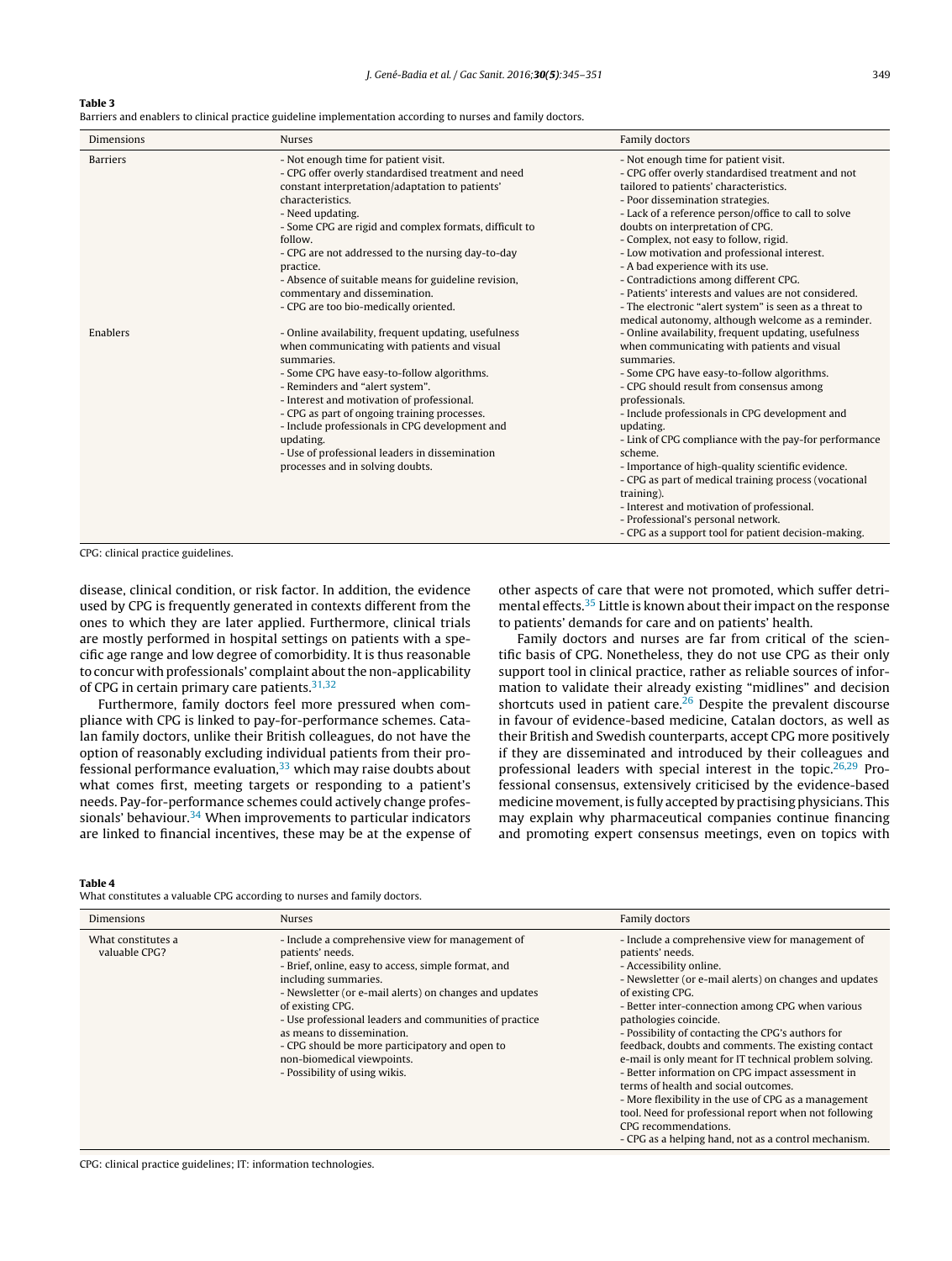more than enough empirical evidence available. As is the case in other contexts, Catalan family doctors fear the cost-containment bias of the official CPG more than the potential conflicts of interests among their clinical leaders.<sup>[29](#page-6-0)</sup>

Our results show family doctors demanding an assessment of the impact of this pay-for-performance scheme on patients' health, but not nurses. Indeed, currently, the Catalan health system places more effort in evaluating professional adherence to top-down objectives than in assessing whether the proposed policy scheme is effectively improving patients' health. It therefore becomes necessary to assess whether management strategies that use CPG are really contributing to better patient management–and ultimately to better health–or if such strategies (management through objectives, payment scheme based on performance) are just box-checking exercises that consume huge amounts of health resources and reduce the health system's responsiveness to real patient demands. Current schemes must prove they have a positive effect on a patient's health, which would in turn lower existing professionals concerns.

Both groups of professionals claim that CPG do not give sufficient consideration to patient preferences. However, in Catalonia this apparent weakness might not have a high impact on CPG implementation. In practical terms, patient involvement in health decisions in Catalonia remains largely a matter of discourse, rather than practice. Spain is the European country with the highest degree of clinical paternalism and with the highest percentage of citizens believing "my doctor knows best", and thus not willing to be involved in clinical decisions.<sup>[36](#page-6-0)</sup>

In general terms, electronic clinical record reminders on the use of CPG are well accepted by both family doctors and nurses, although empirical evidence shows that family doctors typically respond to roughly half of the total number of clinical decision support prompts they receive. $37$  Family doctors, unlike nurses, tend to skip reminders when they contradict personal clinical criteria and "mindlines". Both types of professionals accept personal computer workstations as a central component of their professional practice and use them for patient interaction. Workstations are not seen as the problem but are frequently referred to as a management control tool.

When asked, participants believe an ideal guideline should be brief, integrated into the electronic clinical record, targeted to the specific patient's needs, adaptable to patient preferences, disseminated by clinical leaders with special interest in the topic, built by credible and accessible sources, flexible and not compulsory in its implementation. In this respect, there is vast room for improvement when it comes to already existing CPG.

# Conclusions

Modern primary health care should be evidence-based and tackle patients' health needs rather than respond exclusively to patients' demands. CPG seem to be the best available tool to this end. However, when CPG are viewed as management tools, they may enter into conflict with primary care decision-making processes and with existing professional "mindlines". To allow evidence-based medicine and CPG to be incorporated into clinical practice, it is imperative to ease the management pressure on professionals and to improve local leaders' participation in their design.

Family doctors and nurses' compliance with CPG recommendations would improve if guidelines were brief, not compulsory, not aimed at cost containment, more based on nursing care models, sensitive to specific patients' needs in primary care, and integrated into the computer workstation. Clinical local leaders should play a more active role in CPG's dissemination and implementation. The generation of adequate and contextualised evidence in primary care settings should also be encouraged. This will allow for more appropriate CPG and, when needed, facilitate the inclusion of patients' viewpoints. Following these strategies will alleviate the bureaucratic pressure perceived by doctors, increase compliance by both doctors and nurses with CPG and better address patients' needs.

## Editor in charge

Carme Borrell.

# Transparency declaration

The corresponding author on behalf of the other authors guarantee the accuracy, transparency and honesty of the data and information contained in the study, that no relevant information has been omitted and that all discrepancies between authors have been adequately resolved and described.

#### What is known about the topic?

The literature points to a number of factors that may hinder effective implementation of clinical practice guidelines (CPG), including professional behaviour and attitudes, patient characteristics, the professional-patient relationship, and the guideline itself. The role of the context has been rarely explored in detail, particularly one shaped by financial constraints and pay-for-performance scheme.

## What does this study add to the literature?

Medical doctors believe CPG are overall of little practical use and frequently refer to them as a management control instrument, largely bureaucratic, that threaten their professional autonomy. Nurses consider CPG as rather helpful tools in their day-to-day practice, although they would like them to be more sensitive to nursing's role. Both groups believe CPG do not offer a response to most of the decisions they face in the primary care setting.

# Funding

This research has been financially supported by the Instituto de Salud Carlos III, Spanish Ministry of Economy and Competitiveness, grant no. PI11-01902.

# Authorship contributions

All authors have explicitly accepted the content of the manuscript in its latest version. All authors participated in a relevant manner in the design and development of the study in its different phases. J. Gené-Badia, P. Gallo, J. Caïs, E. Sánchez, C. Carrion and M. Aymerich contributed to the conception and design of the study;J. Gené-Badia,C.CarrionandL.Arroyo todata acquisition; J. Gené-Badia, P. Gallo, J. Caïs, E. Sánchez, C. Carrion, L. Arroyo and M. Aymerich to the analysis and interpretation of data; J. Gené-Badia, P. Gallo and J. Caïs wrote the draft article; E. Sánchez, C. Carrion, L. Arroyo and M. Aymerich contributed substantially to the critical review of its intellectual content.